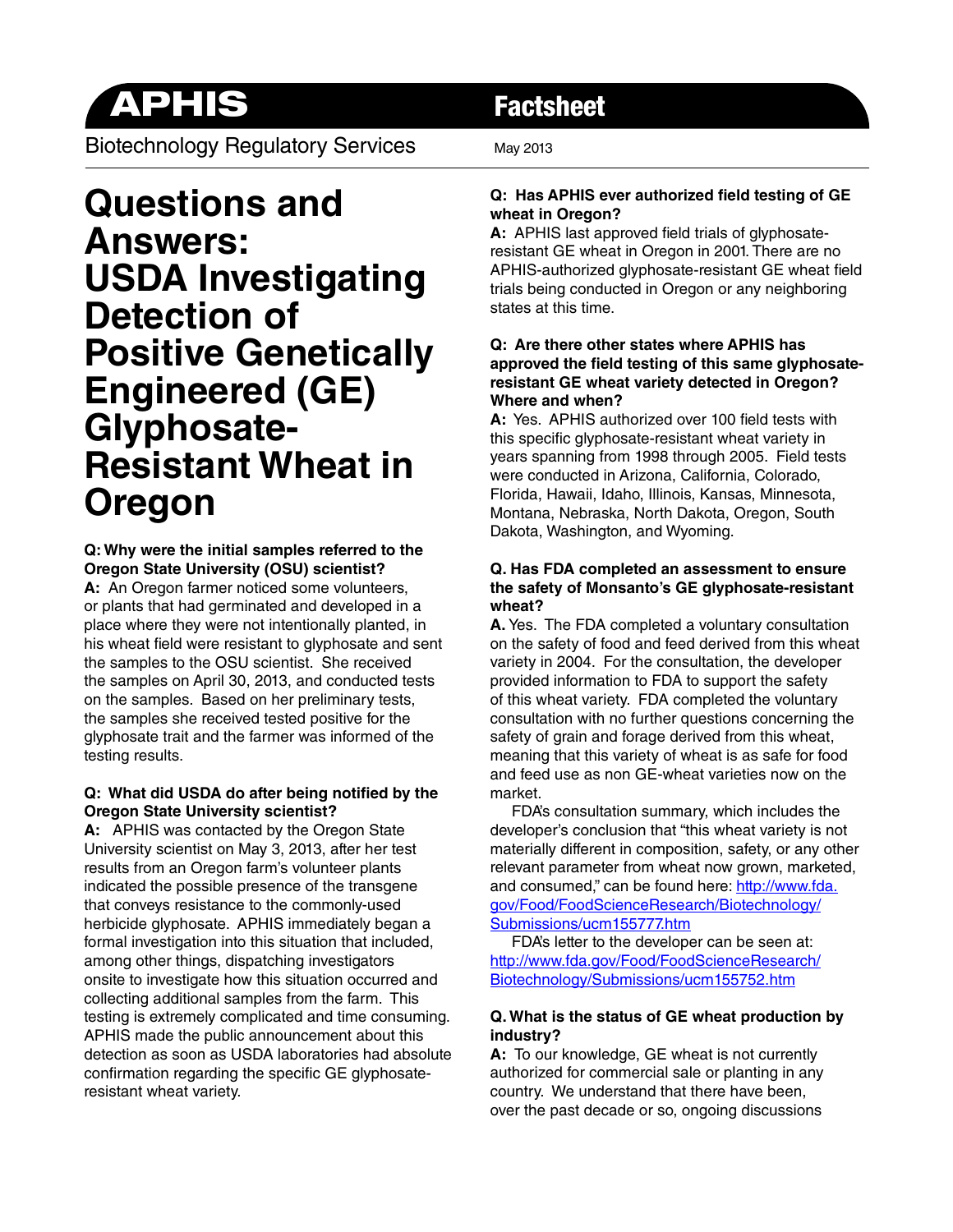among wheat industry representatives, technology developers, and major users of wheat both in the United States and overseas about when GE wheat varieties might be commercially introduced into the worldwide marketplace.

#### **Q: Does the U.S. export wheat from Oregon?**

**A:** Yes. According to Oregon Wheat Commission, Oregon exports 90 percent of its wheat production.

#### **Q: What type of wheat is exported from Oregon?**

**A:** According to Oregon Wheat Commission, Oregon produces predominately soft white wheat and exports 90 percent of its wheat production.

#### **Q: Is this GE wheat present in commerce?**

**A:** At this time, we have no information that this GE glyphosate-resistant wheat variety has entered commerce. There is no public health concern. Our focus is on our ongoing investigation.

#### **Q: What do you think the worldwide impact of this finding will be?**

**A:** We don't wish to speculate on market reaction. As both a leading producer and consumer of wheat, the United States is directly aware of the concerns that an event like this could raise in the food/feed supply chain, from seed producers and farmers to retailers and consumers. We are working hard to reassure domestic and global wheat consumers that this development, although unwelcome, does not pose a risk to food safety.

#### **Q: Might GE wheat be in U.S. food aid shipments?**

**A:** Foods exported commercially or as food aid by the United States are the same foods consumed by Americans every day. This is the case with all commodities, including wheat. This development does not compromise our ability to provide recipients of U.S. food aid with healthy, wholesome, and nutritious foods. For the 2012/13 marketing year (June 2012-May2013), USDA and USAID have provided an estimated 498,000 tons of wheat as food aid with an estimated value between \$180 -\$200 million.

#### **Q: What does APHIS' investigative process entail?**

**A:** APHIS may refer potential situations to its Investigative and Enforcement Services (IES) staff for further investigation. APHIS has done so in this instance and an onsite investigation has been initiated. APHIS also works closely with State Departments of Agriculture and other federal agencies, including the Food and Drug Administration, the Environmental Protection Agency and the Department of Justice,

to ensure compliance with APHIS regulations. The Plant Protection Act provides for substantial penalties for serious infractions, including civil penalties up to \$1,000,000 and the possibility of criminal prosecution. APHIS has a Memorandum of Understanding with USDA's Agricultural Marketing Service and Grain Inspection, Packers and Stockyards Administration for those agencies to provide technical sampling and testing expertise, when needed to support an APHIS investigation.

#### **Q: What did USDA test as part of its investigation?**

**A:** At this time, USDA has tested DNA extracted from tissue from wheat plants collected in the field by APHIS investigators; seeds or kernels of suspect wheat are not available at this time.

#### **Q: Are there plans to expand the testing for this event?**

**A:** USDA is conducting the investigation in a step-wise approach. Any additional testing for the investigation will depend on the outcome of tests currently underway.

#### **Q: What tests are available to detect this event? Are these commercially available?**

**A:** The polymerase chain reaction (PCR) test, which detects the DNA of the GE event, is used to detect it. The PCR test is a highly sensitive test that must be conducted by a competent laboratory with a validated method. Currently, there are no commercially available rapid tests validated for detecting the glyphosateresistant trait in wheat. At APHIS' request, GIPSA is currently evaluating whether rapid tests validated for detecting the trait in other grains can do so in wheat.

#### **Q: Will APHIS take any action against the Oregon farmer in this situation?**

**A:** We have no reason to believe at this time that the farmer who reported the presence of glyphosateresistant GE wheat volunteers in his field has committed any infraction.

#### **Q: If APHIS were to detect GE glyphosate-resistant wheat in commercial seed and grain, what would APHIS' next steps be?**

**A:** In instances when there are detections of low levels of regulated GE plant material in commercial seeds and grain, APHIS will initiate an inquiry to determine the circumstances surrounding the release, evaluate the risk, and determine what regulatory actions including remedial and enforcement actions, are required. This is the basis for APHIS' low level presence (LLP) policy, which APHIS clarified in March 2007. If APHIS determines that an incident involving regulated GE